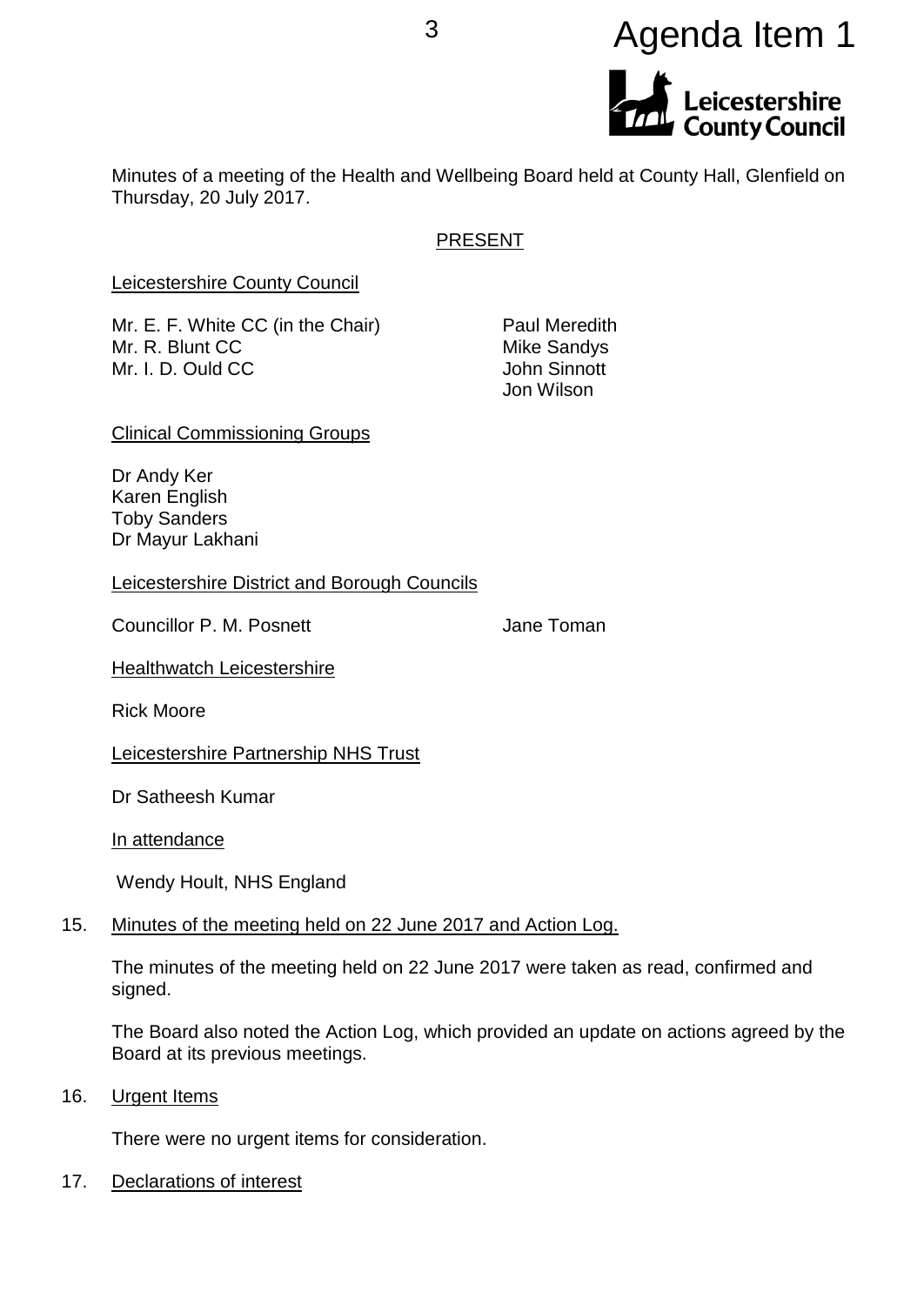The Chairman invited members who wished to do so to declare any interest in respect of items on the agenda for the meeting.

No declarations were made.

18. Position Statement from the Chairman.

The Chairman presented a position statement on the following matters:-

- Better Care Fund Guidance
- Health and Wellbeing Board Development Session 31 July
- Health Profiles 2017
- Smoking Prevalence
- Healthier in Mind' Conversation
- Mental Wellbeing Yellow Book launched by Leicestershire Partnership Trust
- A selection of regional, national and international publications

A copy of the position statement is filed with these minutes.

A presentation setting out the key points from BCF planning guidance was circulated at the meeting, a copy of which is filed with these minutes. This highlighted the greater emphasis on improving Delayed Transfers of Care (DTOC), and that the BCF plans had to show how the national eight high impact changes for improving transfers of care were being delivered locally. A LLR Discharge Working Group was overseeing the action plan and a new integrated LLR dashboard for monitoring DTOC performance was due to be tested from July.

The target for reducing DTOC had to be submitted to NHS England on 21 July; a prepopulated template had been issued to be completed. However, there had been a number of issues with the data in the template. Work was taking place with all partners to finalise the submission. The Board was assured that a submission would be made on 21 July but further work would be required after this date.

The Board confirmed that it was content for the Chief Executive to use the delegation agreed at the Health and Wellbeing Board meeting in March and approve the BCF Plan for submission.

#### 19. Radio Wellbeing.

The Board received a presentation from Dr Terri Eynon CC and Jon Sketchley on the development of a community radio station, created by the voluntary sector, to promote health and social care issues in Leicestershire. A copy of the presentation, marked 'Agenda Item 5' is filed with these minutes.

It was noted that an OFCOM wide-area licence had recently been approved which would allow the radio station to broadcast across West Leicestershire and beyond. It was hoped that the station would be completely operational by September 2018, but there was a possibility that it would be before this date. The target audience was health and care settings and older people listening to the radio in their own homes. Work would also take place with other community radio stations to develop a broadcast system.

It was proposed that the content of broadcasts would align with health and wellbeing priorities for the local area, for example with links to seasonal campaigns organised by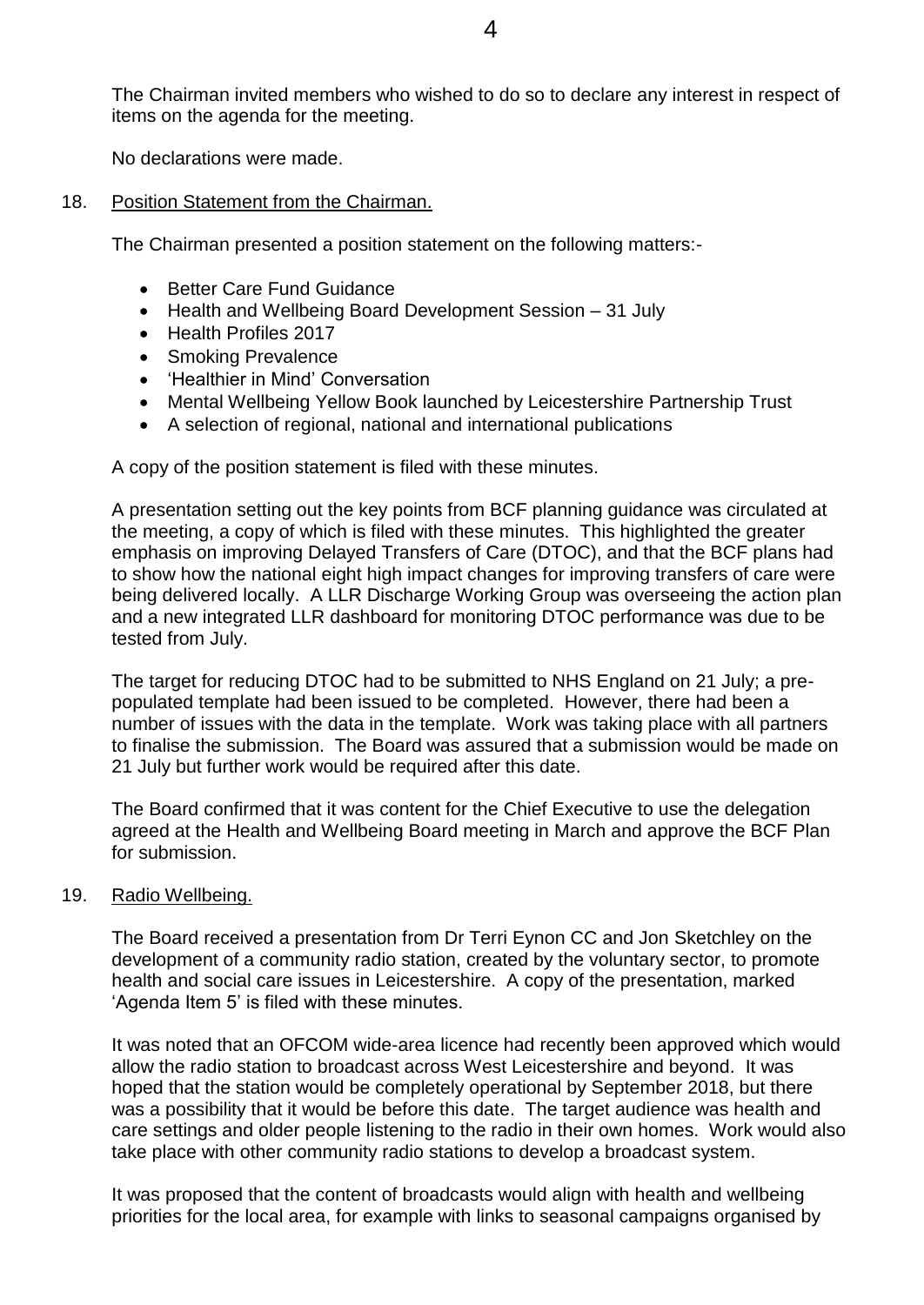partners. It would be possible to be reactive to issues and disseminate information, for example about road closures, rapidly. The radio station would also provide a good opportunity to remind people of self-care solutions in order to relieve the number of unnecessary calls to GP surgeries.

Support was requested from senior managers of partner organisations to promote the radio and to provide contacts in their IT and Communications departments who could provide support regarding content for the broadcasts and integrate the radio station with existing IT programmes. The County Council also indicated that it was willing to provide practical support to help the radio station become operational, and would provide details for a main point of contact for infrastructure requirements. It would be necessary to pay a fee for the PRS and PPL licences, but it was stated that there was the opportunity for this cost to be reduced if a single organisation wished to take responsibility for this.

## RESOLVED:

- (1) That the development of Radio Wellbeing be supported;
- (2) That contact details for communications leads in partner agencies and the main point of contact for infrastructure requirements from Leicestershire County Council be shared with Radio Wellbeing.

## 20. Change to the Order of Business

The Chairman sought and obtained the consent of the Board to vary the order of business from that set out on the agenda.

## 21. Healthwatch Annual Report.

The Board considered a report from Healthwatch Leicestershire which presented its Annual Review for 2016-17. This reported on the statutory activities undertaken over the last year, and demonstrated the impact that these were having on the commissioning, provision and management of local health and social care services. A copy of the report, marked 'Agenda Item 12' is filed with these minutes.

It was reported that Healthwatch Leicestershire had exceeded its performance targets in the past year, and the reports and publications produced had been well received by stakeholders and Healthwatch England. Attention was given to the priorities and work plan for 2017-18, which would build on the work that had been undertaken over the past four years.

## RESOLVED:

That Healthwatch Leicestershire's Annual Review 2016/17 be noted.

## 22. Check-in @ the New Emergency Department

The Board considered a report from Healthwatch Leicestershire presenting the findings from a survey of patients undertaken at the new Adult's Emergency Department at the Leicester Royal Infirmary. The visit had taken place over a twelve hour period on 19 May 2017, and the decision to visit had also been informed by the Care Quality Commission inspection in January 2017 that had rated Urgent and Emergency Care as 'requiring improvement'. A copy of the report, marked 'Agenda Item 13', is filed with these minutes.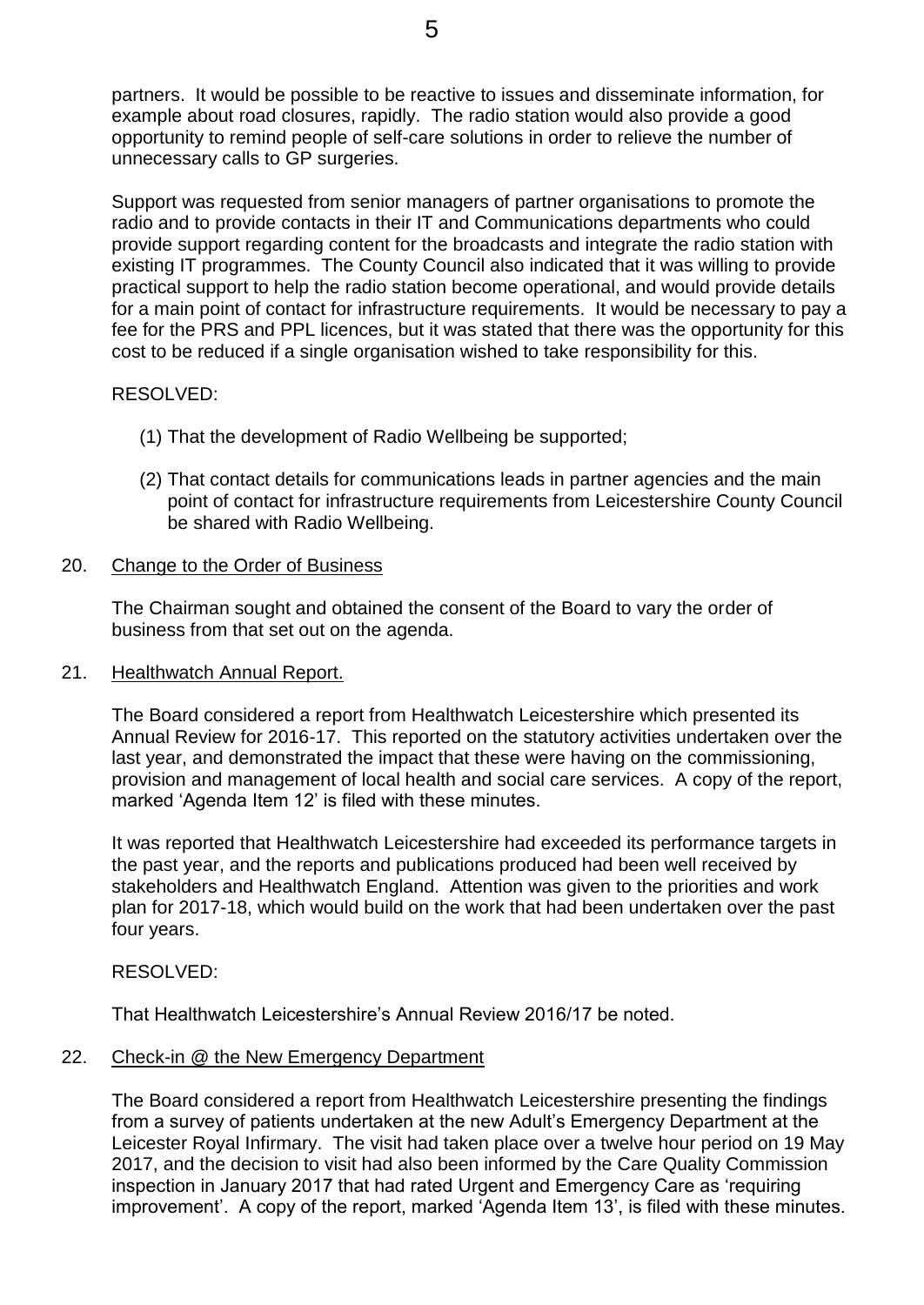The emerging findings had previously been reported to UHL, and particular attention was drawn to the fact that almost two thirds of patients had tried to seek help elsewhere before arriving at the Emergency Department, and a third of patients had been advised to attend by their GP.

A number of recommendations had arisen out of the report, and a further visit would be undertaken over the next few months. John Adler, Chief Executive of UHL, had indicated that the recommendations in the report had been welcomed and already been put in hand, and an update on progress would be provided to Healthwatch and to the next meeting of the Health and Wellbeing Board.

## RESOLVED:

That the findings of the visit be noted, and health and social care partners be urged to consider actions to improve services, systems and processes outlined in the findings report.

## 23. Single Outcomes Framework

The Board considered a report detailing the County Council's revised Strategic Plan and seeking views on the strategic outcomes that the Council had identified as its priorities for Leicestershire. The Plan outlined the Council's long term vision and set out the Council's high level priorities and approach over the next four years. This included the Council's contribution to partnership commitments, such as the Joint Health and Wellbeing Strategy. A copy of the report, marked 'Agenda Item 6', is filed with these minutes.

Five priority outcomes had been developed, and a Strategic Plan discussion paper had been prepared. The discussion paper provided an outline of what would be included in the final version of the Strategic Plan for comment, and a number of questions had been included to provide a structure for feedback. Partners were asked to take these back to their organisations and provide responses in due course.

# RESOLVED:

(a) That the content of the report and discussion paper be noted;

(b) That Board Members be requested to provide feedback on Leicestershire County Council's strategic plan proposals.

# 24. STP Update.

The Board received a verbal update from the Senior Responsible Officer for the Sustainability and Transformation Plan (STP) on progress with the Plan.

Confirmation had been received of funding that had been secured for two of the capital bids submitted from LLR linked to the STP. One of these was £8m to improve CAMHS in-patient facilities at Glenfield Hospital. This would allow for the provision of 15 beds which would be fit for purpose, including five beds specifically for young people with eating disorders. The second bid was for £30.8m for Intensive Care Facilities, provided by UHL, which would consolidate these facilities on two sites, and support the expansion of in-patient wards for Transplants (Glenfield) and General Surgery (LRI). Work on these projects would have to commence before the end of March 2018. The STP had set out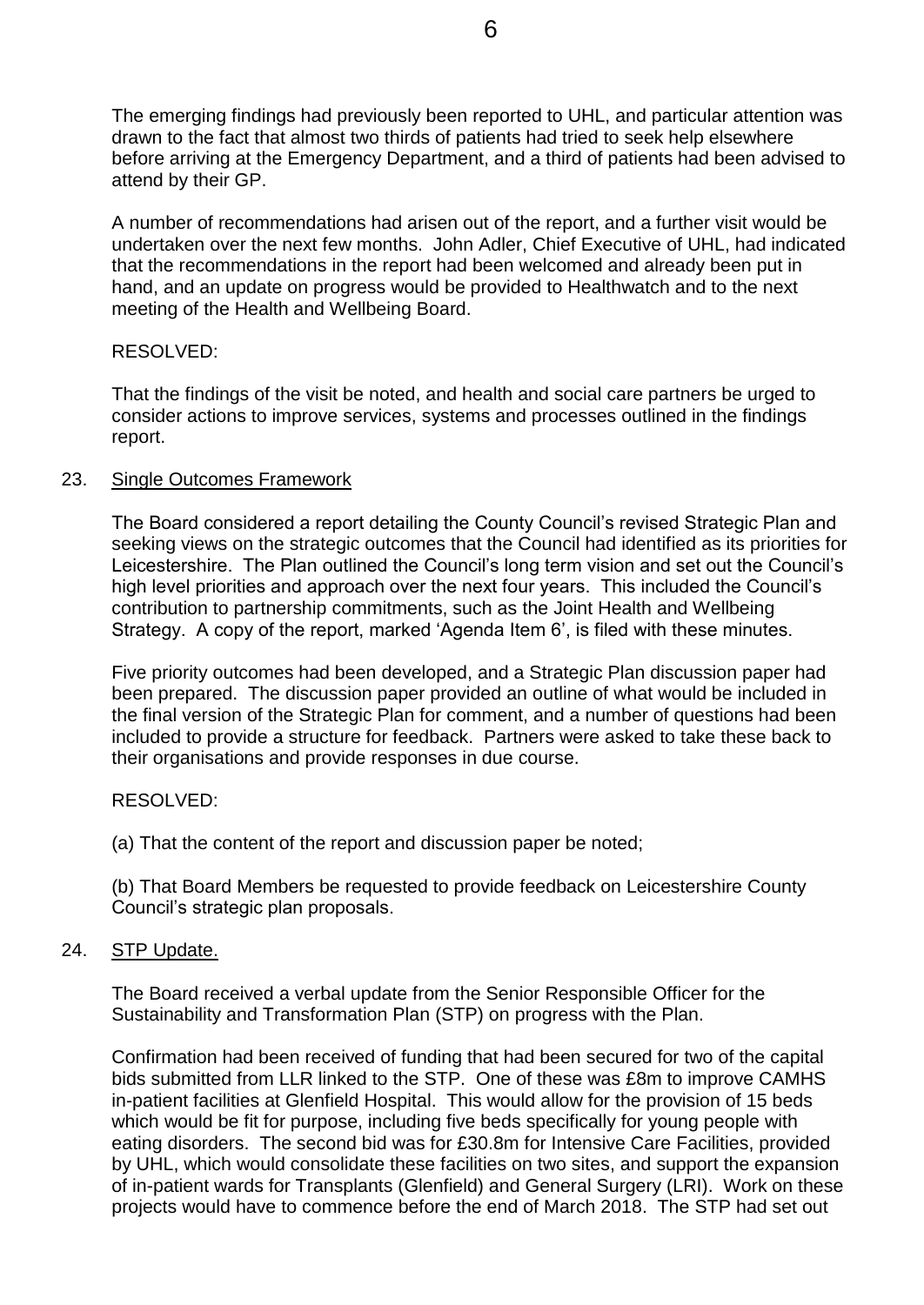an overall capital programme of £300m, and Leicester, Leicestershire and Rutland (LLR) had submitted further funding bids to NHS England. Any updates would be reported to the Board and would be in the context of the available resources nationally for STP capital developments, subject to national prioritisation.

It was reported that there had been progress on a range of activities associated with STP work streams, and these were now starting to deliver. This had been acknowledged at a recent development session, although it was felt that improvements were needed from a communication perspective so that early progress was more visible both across the health and care economy and to the public.

Engagement on the content of the draft LLR Five Year STP had been undertaken in the early part of 2017. Significant feedback had been received and a further draft of the Plan had been produced. It was hoped that the final Plan would be published during the Autumn. Constructive discussions had also taken place with NHS England regarding public consultation on some of the proposals in the STP. A consultation plan would be submitted to NHS England during the following week; it was hoped that consultation would take place during the early part of 2018.

RESOLVED:

That the update provided be noted.

#### 25. Unified Prevention Board Update.

The Board considered a report of the Unified Prevention Board (UPB) reinforcing the strategic direction to be taken by the Board in delivering the prevention approach for Leicestershire, and detailing how the work of the UPB flows into the work of each partner organisation and supported the LLR STP prevention workstream. A copy of the report marked 'Agenda Item 8' is filed with these minutes.

The UPB had recently considered its role and responsibility, and had discussed a number of options for the approach to be taken. It was felt that there was a strategic need for the UPB, and that the role and remit should be strengthened to enable the delivery of a universal approach to prevention across all agencies. It was proposed to clarify and ensure that the UPB was the point through which the strategic direction of tiers 0 and 1 prevention activities linked to health and wellbeing were approved. The UPB would require partners to provide assurance on the delivery of prevention tiers 0-1, including measuring progress against the agreed joint outcomes.

A query was raised around workforce and prevention opportunities. All organisations should have a workforce wellbeing strategy in place, and it was felt that there would be a significant impact if these strategies could all be delivered. A piece of work was currently being undertaken as part of the STP around workforce health, focusing of the skills that frontline staff could develop and use during contact with patients and the public.

The prevention offer was also important in relation to the development of Integrated Locality Teams. Consideration would be given to interventions that were proactively made available to people being managed by Integrated Locality Teams.

RESOLVED: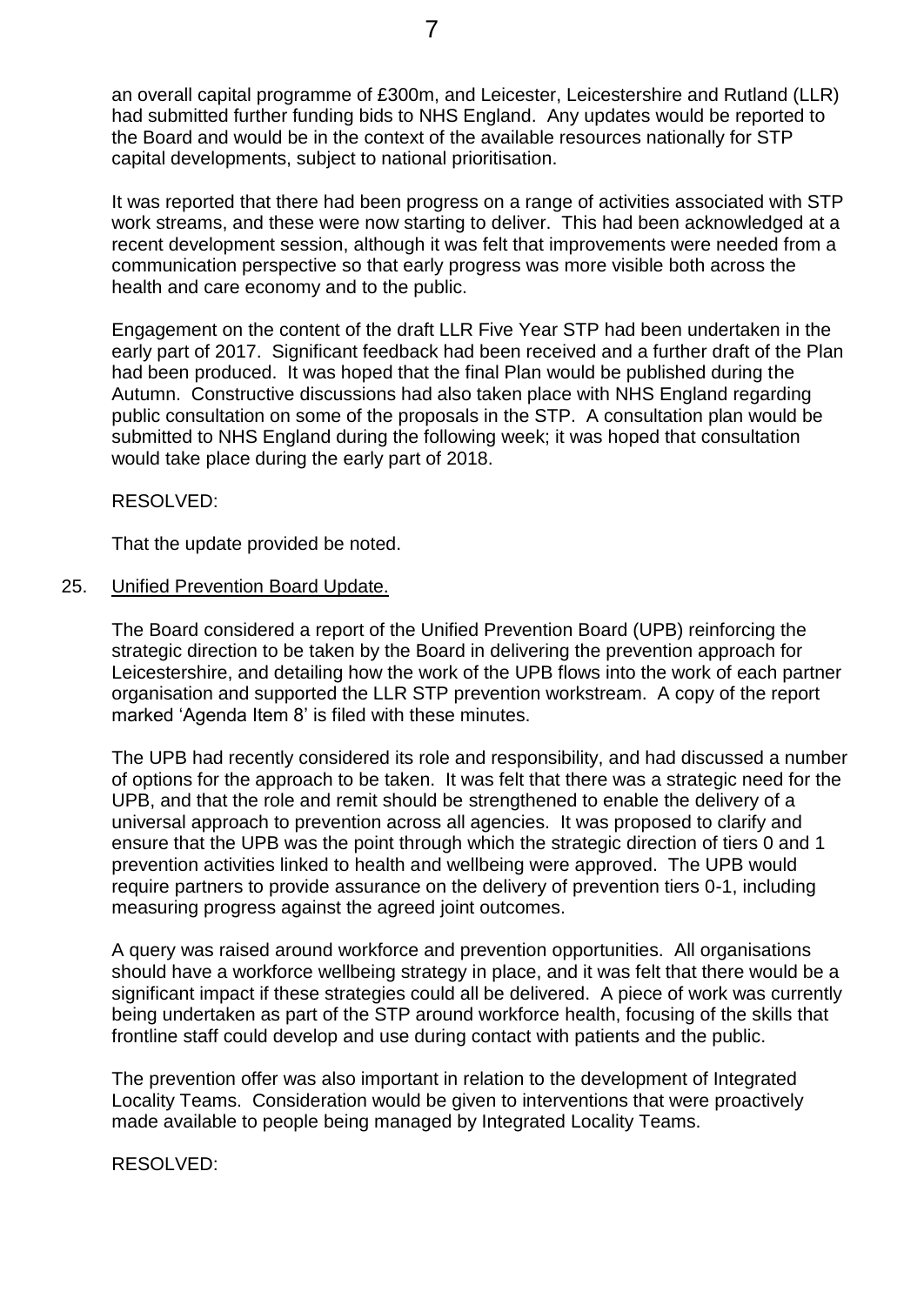(a) That the proposal to clarify and ensure that the Unified Prevention Board is the point through which the strategic direction of tiers 0 and 1 prevention activities linked to health and wellbeing are managed be approved;

(b) That the strategic direction of the UPB and the outcomes set out in Appendix B to the report be approved.

## 26. Health and Wellbeing Board Communications.

The Board considered a report of the Director of Health and Care Integration which provided an update on progress with the self-care communications campaign. A copy of the report marked 'Agenda Item 9' is filed with these minutes.

The campaign would focus on the three key areas of healthy living, self-care options and long term conditions. Communications activity would be based around seasonal themes linked to NHS messages and planned national campaigns, and work was already taking place on the messages relating to summer activities and issues. The design and delivery of the campaigns would be managed through the Unified Prevention Board which would ensure that partners such as the Fire and Police Services were engaged. The Board was advised that some of the proposals in the campaign were informed by seasonal analysis of visits to A&E.

It was requested that a more ambitious communications campaign should be developed, focussing on issues that had not been included in previous campaigns, such as how to be a 'smart' patient through knowing your medical condition, understanding your medication and what to do and which services to use in a crisis. This suggestion would be made to the Unified Prevention Board which would be challenged with developing the campaign in more depth in response to the feedback.

The proposal to co-ordinate messages across partners was welcomed and it was felt that members of the public would benefit from receiving a single, consistent message from all partners.

## RESOLVED:

(a) That the progress that has been made with the Leicestershire self-care communications campaign be noted;

(b) That the Leicestershire self-care campaign becomes a work stream of the Unified Prevention Board;

(c) That the Unified Prevention Board be asked to give further consideration to the proposed approach and strategy of the campaign, in light of the comments raised at the meeting, and a further report be made to the Health and Wellbeing Board on the revised campaign approach.

## 27. Health and Social Care Sector Growth Plan.

The Board considered a report detailing the final draft of the Health and Social Care Sector Growth Plan, and the next steps to take this forward. This Plan addressed actions to be prioritised to ensure the health and care sector in LLR could flourish and meet the needs of the local population in the future, in particular with respect to attracting and retaining staff in LLR, improving the career opportunities within care sectors, and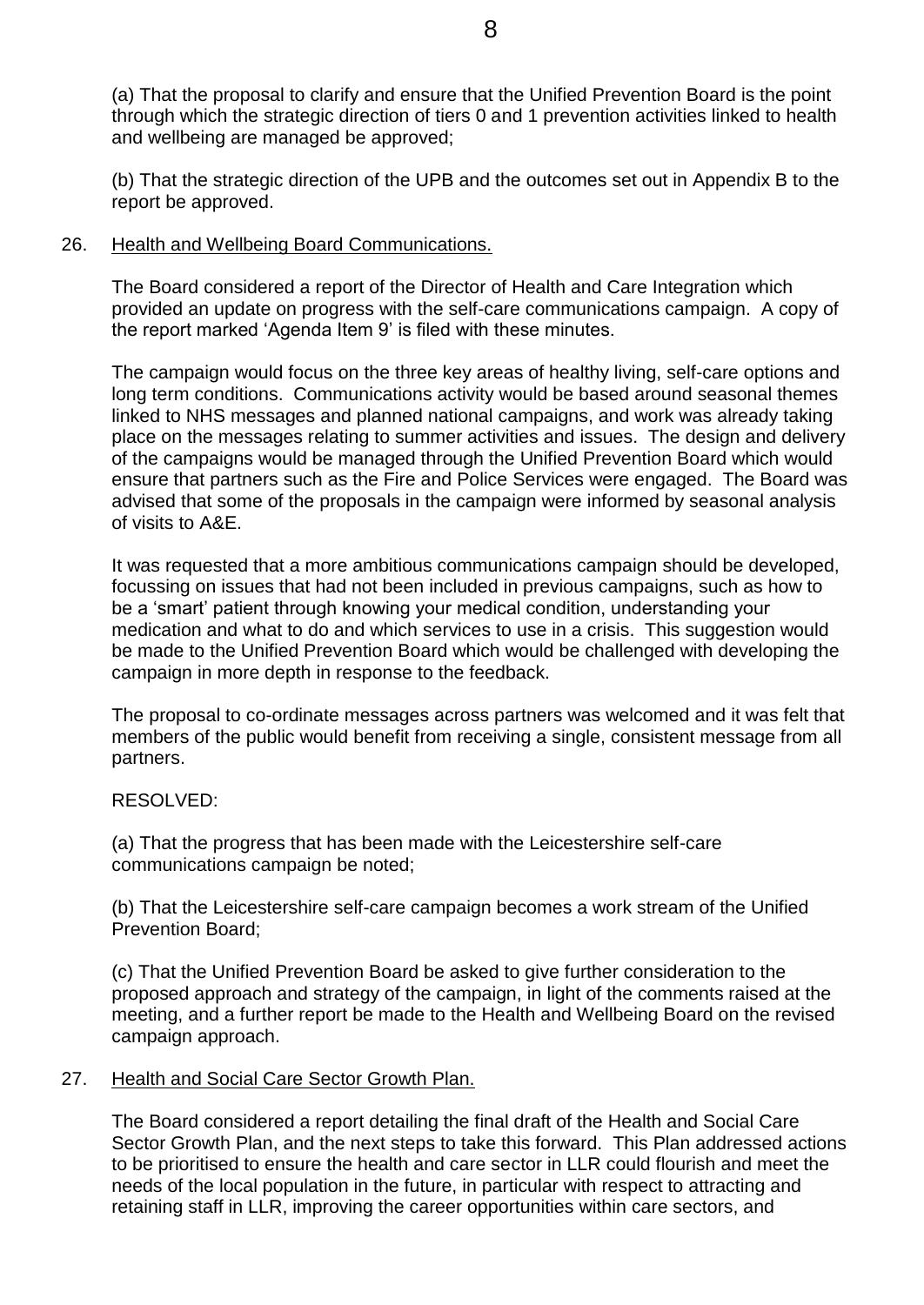encouraging health and care organisations to base themselves within LLR. The health and social care sector growth plan was commissioned in support of the economic development work led by the Leicestershire LPE, and the product was designed to operate alongside, and add value to, other significant programmes of reform in the sector, including the Sustainability and Transformation Plan. In particular, the document would support the priorities within the Organisational Development and Workforce workstream of the STP. A copy of the report marked 'Agenda Item 10' is filed with these minutes.

There were a number of actions recommended in the Plan, structured under four key themes. The high level actions would be further developed by a Task and Finish Group over the next few months, and the delivery of the Plan would be managed by a multiagency Implementation Group. An update on progress would be presented to a future meeting of the Health and Wellbeing Board.

#### RESOLVED:

(a) That the content of the Health and Social Care Sector Growth Plan and the next steps on how the plan will be implemented be noted;

(b) That the Board receives a further update on progress to a future meeting.

#### 28. Summary Care Record Update

The Board considered a report from Leicester City CCG, West Leicestershire CCG and East Leicestershire and Rutland CCG which gave further details of the LLR Electronic Record Sharing Project. A copy of the report marked 'Agenda Item 11' is filed with these minutes.

Phase 1 of the project, rolling out the Integrated Care Planning Template across primary care, had been completed. It was confirmed that GP Practices could put in requests for changes to be made to the Summary Care Record. The Governance leads from the three CCGs were involved in approving any changes. Where changes could not be made, feedback was provided to practices about the reasons for this.

Phase 2 was now live; this was centred around secondary and community care providers, using the information shared as a result of the Phase 1 work. Staff and stakeholders were being asked to support the Summary Care Record by giving their explicit consent to the creation of their own record and to give confidence in this to the public. This included requesting that members of the Health and Wellbeing Board consented to the SCR, and to become champions for the SCR. A public awareness campaign was being developed to promote the purpose and benefits of the SCR for the local population.

Phase 3 was also now live; this phase was about extending the system to share health records with Adult Social Care staff through the SCR. Work was being undertaken with NHS Digital and the Commissioning Support Unit to ensure that this was in line with national policy and guidelines. A bid for further funding had been submitted to NHS England to help integrate the Summary Care Record with Adult Social Care.

The ambition of the project was limited by Liquid Logic, the software programme used by Adult Social Care across Leicester, Leicestershire and Rutland, which was not able to